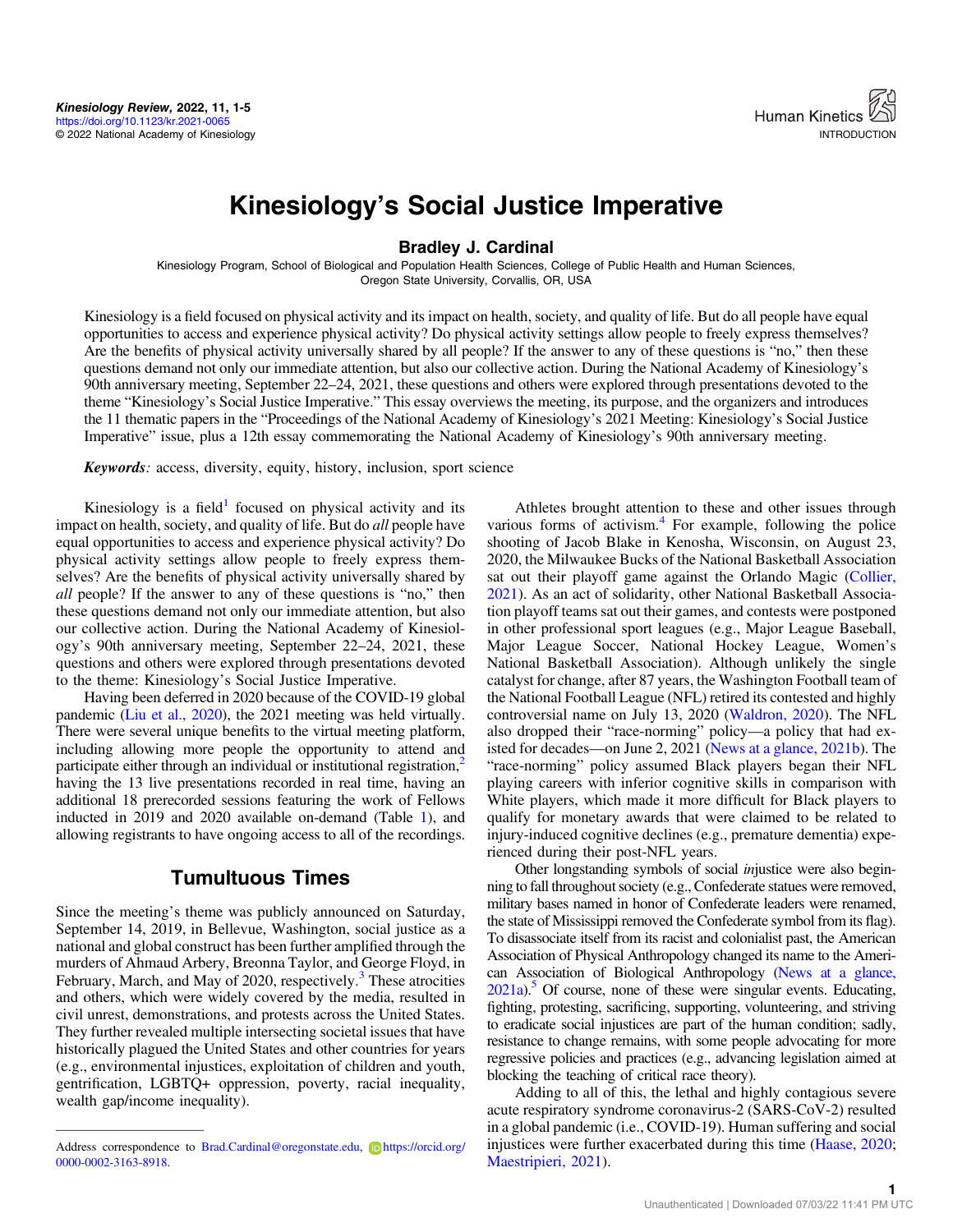| Induction<br>year | Fellow's name                    | <b>Active fellow</b><br>number<br>or international,<br>country | Fellow's presentation title                                                                                           |
|-------------------|----------------------------------|----------------------------------------------------------------|-----------------------------------------------------------------------------------------------------------------------|
| 2019              | Panteleimon (Paddy)<br>Ekkekakis | Number 585                                                     | "Exercise Hedonics: Implications for Kinesiology's Social Justice Imperative"                                         |
| 2019              | Timothy P. Gavin                 | Number 586                                                     | "VasoMyo Crosstalk (VMC) in Health and Disease"                                                                       |
| 2019              | Thomas W. Kaminski               | Number 587                                                     | "A 36-Year Journey as an Athletic Training Clinician-Researcher"                                                      |
| 2019              | Duane V. Knudson                 | Number 588                                                     | "Confronting the 'Consensus of Uninformed Dogma' in Higher Education<br>Administration"                               |
| 2019              | Murray G. Phillips               | Int'l, Australia                                               | "Empowering Communities: History Making in the 21st Century"                                                          |
| 2020              | Shawn M. Arent                   | Number 589                                                     | "From the Lab to the Field: Lessons Learned About Optimizing Health and<br>Performance"                               |
| 2020              | Debra A. Bemben                  | Number 590                                                     | "Circulating Factors as Biomarkers of Musculoskeletal Function"                                                       |
| 2020              | Douglas George Booth             | Int'l, Canada                                                  | "Sport, Activism, Ethics: Historiographical Perspectives"                                                             |
| 2020              | Jaqueline D. Goodway             | Number 591                                                     | "Our Social Justice Imperative: Promoting Physical Literacy in Preschoolers Who Are<br>Disadvantaged"                 |
| 2020              | Chris J. Hass                    | Number 592                                                     | "Applied Neuromechanics: The Art and Science of Mobility"                                                             |
| 2020              | Jay Hertel                       | Number 593                                                     | "Emphasizing the 'Clinical' in Clinical Biomechanics Research: Sports Injury<br>Rehabilitation"                       |
| 2020              | Jeffrey F. Horowitz              | Number 594                                                     | "Effects of Exercise on Fatty Acid Metabolism in Obesity: Impact on Insulin<br>Resistance"                            |
| 2020              | Jill A. Kanaley                  | Number 595                                                     | "Does Exercise Timing Matter?"                                                                                        |
| 2020              | Yu Liu                           | Int'l., China                                                  | "Advancing Neuromechanical Research to Understand Ergogenic Effects of Neuro-<br>stimulation on Athletic Performance" |
| 2020              | Ann MacPhail                     | Int'l., Ireland                                                | "Considering and Enacting Capacity Building Across Kinesiology/Physical Education<br>and Sport Pedagogy"              |
| 2020              | Linda S. Pescatello              | Number 596                                                     | "Postexercise Hypotension" and "Personalized Exercise Prescription"                                                   |
| 2020              | Karin Allor Pfeiffer             | Number 597                                                     | "Promoting Physical Activity in Youth From Underserved Populations: We Have<br>MUCH to Learn"                         |
| 2020              | Kathryn H. Schmitz               | Number 598                                                     | "Exercise Oncology"                                                                                                   |

#### <span id="page-1-0"></span>Table 1 Fellows Inducted Into the National Academy of Kinesiology in 2019 ( $n = 5$ ) and 2020 ( $n = 13$ ) and Their Presentation Titles

Note. In these sessions, the Fellow classes of 2019 and 2020 shared their innovative ideas, perspectives, and insights derived from their respective scholarly and/or professional contributions to Kinesiology. To the extent possible, and while it may not be a direct focus of their work, all were requested to make an effort to acknowledge the conference theme in their talks. As a result, their collective contributions added to the breadth and depth of the 2021 meeting.

When the National Academy of Kinesiology's Program Planning Committee (Table [2\)](#page-2-0) began meeting in the Autumn of 2019 to identify speakers and topics for the originally scheduled 2020 program, we had no idea what a tumultuous time period awaited us. Yet, as a field focused on physical activity and its impact on health, society, and quality of life, we knew the meeting and meeting theme were important and necessary even before the occurrences of the past 2 years. Clearly, the meeting's thematic relevance only increased from December 2019 onward. As but one indicator, the NAK@90 Presidential Committee (Table [2](#page-2-0)), who worked to promote the meeting and solicit sponsorship, was remarkably successful. Meeting registration was excellent, and each primary session was sponsored.

# Distinguished Speakers

With formal educational preparation in diverse disciplines (e.g., anthropology, education, history, kinesiology, psychology, sociology), and with their work representing diverse areas of specialization (e.g., adapted physical activity, exercise physiology, health disparities, hypertension and vascular health, implementation science, motor behavior, obesity, pedagogy, population genetics,

social psychology, sociology of sport, sport and exercise management, sport and exercise psychology, sport history), the presenters were able to address the meeting's theme from a broad perspective. This is a hallmark of Academy meetings (Hatfi[eld et al., 2020](#page-4-0)), which typically strive to understand phenomena from the cellular to societal levels.

The speakers on the 2021 program included preeminent academicians, scientists, and scholars from around the world (e.g., Australia, Canada, China, Ireland, United States). Among their many notable achievements, they have served as presidents of at least 16 diverse national and international organizations including the American College of Sports Medicine; American Kinesiology Association; American Society of Biomechanics; Association for Applied Sport Psychology; Division 47, Sport, Exercise and Performance Psychology, of the American Psychological Association; International Association for the Study of Obesity; International Federation of Adapted Physical Activity; International Society of Biomechanics in Sport; National Academy of Kinesiology; National Association for Girls and Women in Sport; North American Society for the Psychology of Sport and Physical Activity; North American Society for Sport History; North American Society for Sport Management; National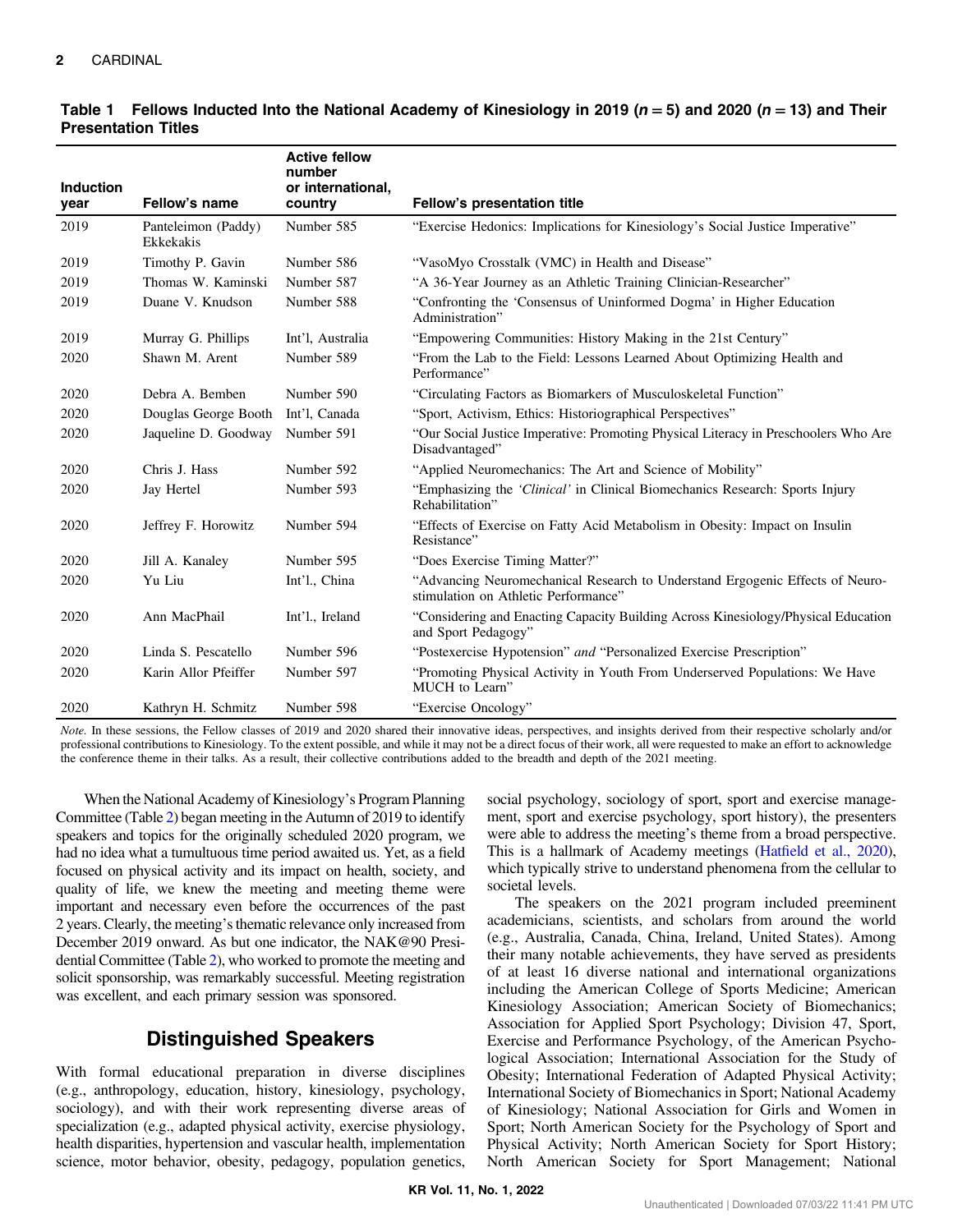| <b>Program advisory committee</b>                                       | NAK@90 presidential committee                                                                           |
|-------------------------------------------------------------------------|---------------------------------------------------------------------------------------------------------|
| Bradley J. Cardinal, Chair, FNAK Number 475, Oregon State<br>University | Ronald F. Zernicke, Chair, FNAK Number 503, University of Michigan                                      |
| Ketra L. Armstrong, FNAK Number 547, University of Michigan             | Douglas J. Casa, FNAK Number 556, University of Connecticut                                             |
| Dana Brooks, FNAK Number 406, West Virginia University                  | Kim Graber, FNAK Number 526, University of Illinois, Urbana-<br>Champaign                               |
| George B. Cunningham, FNAK Number 558, Texas A&M<br>University          | Kevin M. Guskiewicz, FNAK Number 466, University of North Carolina,<br>Chapel Hill                      |
| Louis Harrison, Jr., FNAK Number 520, University of Texas,<br>Austin    | Mary E. Rudisill, FNAK Number 564, Auburn University                                                    |
| Vikki Krane, FNAK Number 479, Bowling Green State University            | Thomas J. Templin, FNAK Number 473, University of Michigan                                              |
| Mary E. Rudisill, FNAK Number 564, Auburn University                    | Daniel J. Weeks, International Fellow (FNAK Int'l., Canada), University<br>of Northern British Columbia |
| Deborah Riebe, FNAK Number 580, University of Rhode Island              | Maureen R. Weiss, FNAK Number 360, University of Minnesota-Twin<br>Cities                               |
| Ronald F. Zernicke, FNAK Number 503, University of Michigan             | Nancy I. Williams, FNAK Number 513, Pennsylvania State University                                       |
| Susan Zieff, FNAK Number 494, San Francisco State University            |                                                                                                         |
|                                                                         |                                                                                                         |

#### <span id="page-2-0"></span>Table 2 Members of the Program Advisory Committee and the NAK@90 Presidential Committee

Note. FNAK = Fellow National Academy of Kinesiology.

Consortium on Physical Education and Recreation for Individuals with Disabilities; Obesity Society; and the Research Consortium of the American Alliance for Health, Physical Education, Recreation and Dance. Speakers also included editors-in-chief of at least seven journals, including Athletic Training & Sports Health Care, Journal of Athletic Training, Journal of Sport and Exercise Psychology, Journal of Student Research in Kinesiology, Palaestra, Quest, and Women in Sport & Physical Activity Journal.

The speakers' work also engaged diverse audiences (e.g., elite sports, physical activity for all), used a multitude of approaches (e.g., conceptual, experimental, observational), and occurred in a range of settings (e.g., clinical, community, educational, laboratory). Boyer's [\(1996](#page-4-0)) forms of scholarship—that is, discovery, integration, application, and teaching and learning—were adeptly displayed throughout the meeting.

Many of the presenters challenged those in kinesiology to take action on multiple fronts, supporting Park's ([2011](#page-4-0)) longstanding plea to "put words into action" (p. 383).<sup>6</sup> This idea and others derived from the meeting's theme were reinforced in the Haiku style poems that were submitted before the meeting  $(Table 3)$  $(Table 3)$  $(Table 3)$ .<sup>[7](#page-4-0)</sup> Some speakers also challenged higher education's reward system and structure ([Sugimoto](#page-4-0) [& Larivière, 2018](#page-4-0)), noting that enduring, genuine, and transformative impact occurs through multiple pathways [\(Davies et al., 2021](#page-4-0)).

# Essays on Kinesiology's Social Justice Imperative

Included in this special issue of Kinesiology Review are 12 essays, which stemmed from the 13 invited presentations. All but the first essay, "The National Academy of Kinesiology: Its Founding, Focus, and Future," pertains to the meeting's theme. As the Academy's current Historian (2020–), I was commissioned and honored to have the opportunity to write an essay to commemorate the Academy's 90th anniversary.

The 2021 Rainer and Julie Martens Invited Lecture was presented by NiCole R. Keith (Fellow National Academy of Kinesiology [FNAK] Number 605). Her lecture, "Taking Steps Toward Health Equity through Physical Activity," was supported by NAK Pedagogy Fellows in Honor of NAK Fellows Daryl Siedentop (FNAK Number 264) and Lawrence F. Locke (FNAK Number 240).

Moderated by Ira Jacobs (FNAK International, Canada), the next two presenters focused on Deconstructing the Biology of Social Justice. Claude Bouchard (FNAK International, Canada) served as the 2021 C. Lynn Vendien International Lecturer and discussed "The Human Genome, Physical Activity, Fitness and Health." He was followed by Michael D. Brown (FNAK Number 537), who presented on "Race, Cardiovascular Disease and Vascular Health." Their session was supported by a Consortium of Canadian Universities in Honor of Canadian NAK International Fellows.

In a session collectively focused on The Body as a Place of Controversy, Vikki Krane (FNAK Number 479) presented on "Female Testosterone: Contested Terrain," which was followed by George B. Cunningham (FNAK Number 558), who presented on "Transgender Inclusion in Sport." Their session was moderated by Mary E. Rudisill (FNAK Number 564) and supported by Auburn University in honor of NAK Fellows from Auburn University.

Moderated by Deborah Riebe (FNAK Number 580), the next session focused on Inclusivity in Physical Activity Settings and the Occupation of Space. Two essays from this session are published in this issue. Martin E. Block (FNAK Number 573) presented on "Examining Inclusion of Individuals With Disabilities in Physical Activity Through a Social Justice Lens," and Paul Rukavina, who is a Fellow in and served as Chair of the Society of Health and Physical Educators America's Research Council during 2021, presented on "Inclusion of Overweight/Obese Individuals in Physical Activity Settings." Sponsorship for this session was obtained from the Big 10 Academic Alliance (née Committee on Institutional Cooperation) in honor of NAK Fellows from Big 10 Universities.

In a session labeled Agents of Change and Social Activism, Diane L. Gill (FNAK Number 331) presented on "Kinesiology: Moving Toward Social Justice?" She was followed by Ketra L. Armstrong (FNAK Number 547), who presented on "Teaching to Transgress: Race and a Pedagogy of Empowerment in Kinesiology." Their session was moderated by Maureen M. Smith (FNAK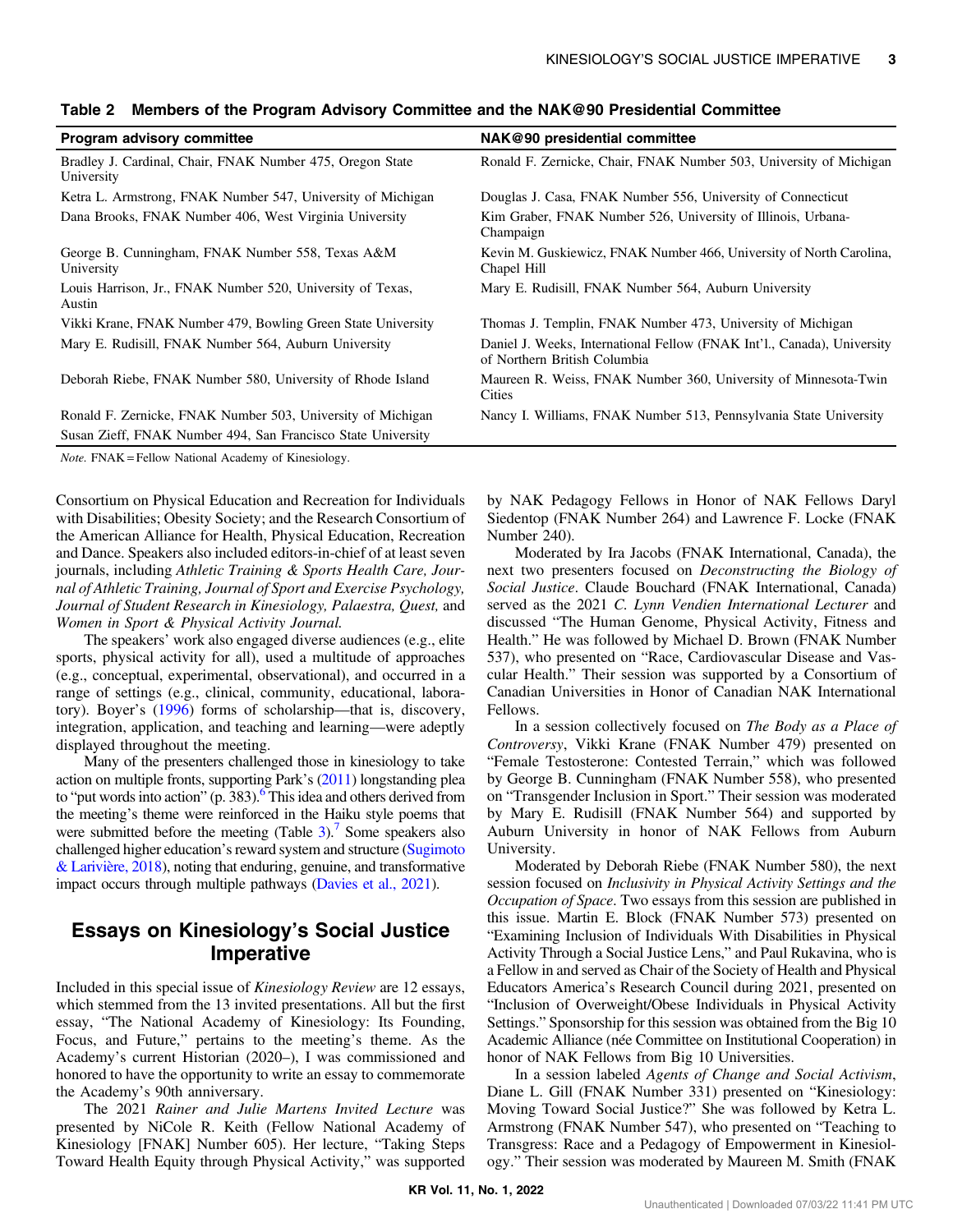| Bradley J. Cardinal, FNAK Number 475 | <b>Matthew T. Mahar, FNAK Number 521</b> |
|--------------------------------------|------------------------------------------|
| <b>Oregon State University</b>       | <b>San Diego State University</b>        |
| Autumn meeting on                    | Gulick has vision                        |
| Together virtually                   | Jointly make a difference                |
| Sharing new ideas                    | Fellow, pass it on                       |
| We meet together                     | Thoughts matter little                   |
| "Dwell in possibility"               | Words are indispensable.                 |
| Listen, change, disrupt              | Actions matter more                      |
| Robbie Park Implored                 | Air feels uncertain                      |
| Put our words into action            | A time of struggle, conflict             |
| Do it, no regrets                    | Comfort departed                         |
| Haunting history.                    | Equity, justice                          |
| Head winds cause strain. Inspired!   | Leaders cannot be silent                 |
| "We shall overcome."                 | Still need to do more                    |
| Social justice now                   | Prepare our students                     |
| Kinesiology act                      | Powerful curriculum                      |
| Lead the change we speak             | Inspired teaching                        |

<span id="page-3-0"></span>Table 3 Haiku-Style Poems Submitted by Academy Fellows

Note. Haiku-style poems were invited prior to the meeting [\(Cardinal, 2021\)](#page-4-0). The 10 shown here were featured at various points throughout the meeting. In addition, some of the speakers included Haiku-style poems in their presentations.

Number 543) and supported by the University of North Carolina at Chapel Hill in honor NAK Fellows from The University of North Carolina at Chapel Hill.

Supported by former students, advisees, and faculty colleagues in honor of Professor Elizabeth M. Roberts, University of Wisconsin, on her 101st birthday, James Jianhui Zhang (FNAK Number 545) moderated the final session on the program Next Steps for Advancing Kinesiology's Social Justice Imperative and Disrupting the Status Quo, which was comprised of two presentations by three Academy Fellows. Karen P. DePauw (FNAK Number 379) presented on "Achieving a Socially Just Society: Kinesiology's Role and Responsibility in Disrupting the Status Quo." She was followed by a collaborative presentation by Louis Harrison, Jr. (FNAK Number 520), and Samuel R. Hodge (FNAK Number 562) on "Feeling Black: A Conversation About Justice Imperatives in Education, Disability, and Health."

## Final Comments

As stewards of the field, we are all part of something larger than ourselves with a duty and obligation to "Pass it on." What we pass on and to whom are important. As an Academy, we must remain steadfastly committed to advancing I.D.E.A.S.—that is, Inclusion, Diversity, Equity, Access, and Social justice.

Toward this end, the authors of the essays in this anthology have sought to raise our collective conscience. They have also challenged us collectively and individually to question the status quo of the field and to—with intentionality—transform human understanding by infusing justice, equity, diversity, and inclusion into all that we do. This includes the classic triumvirate of teaching, research, and service, as well as extending into areas, such as advocacy, public engagement, and policy.

Finally, and while tangential to the meeting's theme, this year also marked the Academy's 90th anniversary meeting. On this auspicious occasion, an historical essay was developed to inform, inspire affinity, and allow all in attendance to reflect on where we come from, what we are part of, and perhaps help guide where we are going in the future.

#### **Notes**

1. The word "field" is intentionally used here and elsewhere as a unifying concept representing the totality of the discipline and its associated professions [\(Corbin, 1993](#page-4-0)).

2. The virtual format also afforded the Executive Committee of the National Academy of Kinesiology the opportunity to partner with the American Kinesiology Association to offer its member institutions a reduced institutional registration rate to attend and participate in the meeting. Nine institutions capitalized on this opportunity.

3. "For courageously recording the murder of George Floyd, a video that spurred protests against police brutality around the world, highlighting the crucial role of citizens in journalists' quest for truth and justice," Darnella Frazier, 17 years old at the time, received a "Special Awards and Citations" Pulitzer Prize ([2021\)](#page-4-0).

4. Athletes and others have used sports settings, and in some cases their celebrity, to bring attention to social injustices before ([Boykoff &](#page-4-0) [Carrington, 2020](#page-4-0); [Khabbaz, 2021;](#page-4-0) [Whiting, 2021](#page-4-0)). That said, some sport governing bodies have explicitly sought to limit or prohibit such acts from occurring. For example, the International Olympic Committee's ([2020,](#page-4-0) p. 90) Rule 50 states, "No kind of demonstration or political, religious or racial propaganda is permitted in any Olympic sites, venues or other areas."

5. I strongly encourage readers to review the position statement on race and racism issued by the American Association of Biological Anthropologists [\(2019](#page-4-0)). It is cogent and eloquently written. As a primer, here is the Executive Summary:

Race does not provide an accurate representation of human biological variation. It was never accurate in the past, and it remains inaccurate when referencing contemporary human populations. Humans are not divided biologically into distinct continental types or racial genetic clusters. Instead, the Western concept of race must be understood as a classification system that emerged from, and in support of, European colonialism, oppression, and discrimination. It thus does not have its roots in biological reality, but in policies of discrimination. Because of that, over the last five centuries, race has become a social reality that structures societies and how we experience the world. In this regard, race is real, as is racism, and both have real biological consequences.